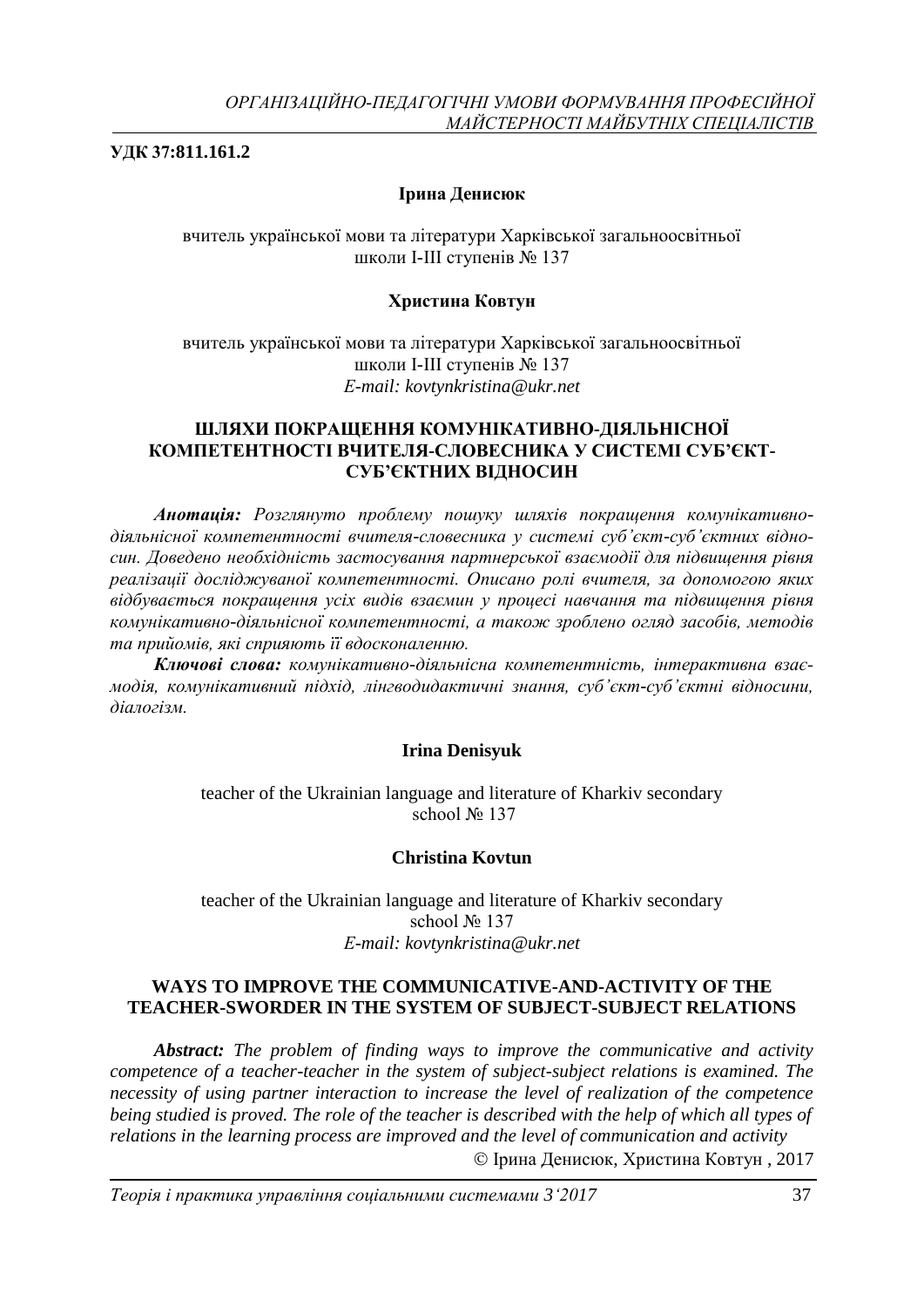*competence is improved, and an overview of the means, methods and techniques that contribute to its improvement is given.*

*Key words: communicative and activity competence, interactive interaction, communicative approach, linguodidactic knowledge, subject-subject relations, dialogism.*

#### **Ирина Денисюк, Христина Ковтун**

### **ПУТИ УЛУЧШЕНИЯ КОММУНИКАТИВНО-ДЕЯТЕЛЬНОСТНОЙ КОМПЕТЕНТНОСТИ УЧИТЕЛЯ-СЛОВЕСНИКА В СИСТЕМЕ СУБЪЕКТ - СУБЪЕКТНЫХ ОТНОШЕНИЙ**

*Аннотация: Рассмотрена проблема поиска путей улучшения коммуникативнодеятельностной компетентности учителя-словесника в системе субъект-субъектных отношений. Доказана необходимость применения партнерского взаимодействия для повышения уровня реализации исследуемой компетентности. Описаны роли учителя, с помощью которых происходит улучшение всех видов отношений в процессе обучения и повышении уровня коммуникативно-деятельностной компетентности, а также сделан обзор средств, методов и приемов, которые способствуют ее совершенствованию.*

*Ключевые слова: коммуникативно-деятельностная компетентность, интерактивное взаимодействие, коммуникативный подход, лингводидактические знания, субъект-субъектные отношения, диалогизм.*

#### **Irina Denisyuk, Christina Kovtun**

### An extended abstract of a paper on the subject of: **"Ways to improve the communicative-and-activity of the teacher-sworder in the system of subject-subject relations"**

*The reform of the general education school in a person-oriented, developing is conditioned by the needs of a civilized democratic society in Ukraine. In the context of these social needs, the main purpose of school education is determined by the leading function of the native language: the cultivation of a nationally conscious, spiritually rich, creative person who possesses the skills of communicatively expedient to use language means in various spheres and types of speech activity. It is impossible to form such a person without mastering the language as a means of communication, knowledge, self-affirmation in life, creative selfexpression. The question of the formation of communicative-activity competence is very relevant, because speech activity - one of the main factors of development of subject-subjective relations and the formation of personality.*

*Communicative-activity competence is the ability to achieve a communicative goal in communication through the complex application and targeting of the partner-interlocutor of linguistic and non-language means, the establishment and support of personal contacts, effective interaction, speech activity.*

*An analysis of recent researches and publications, which initiated the solution of this problem and on which the author relies. The problem of the development of the communicative-activity competence of the teacher-translator in the system of subject-subject relations attracted the attention of researchers for several decades, in particular the question of the professional competence of the teacher and its components is devoted to the research of such scholars as E. Bachinskaya, V. Brazhe, S. Goncharenko , D. Elkonin and others like that. The*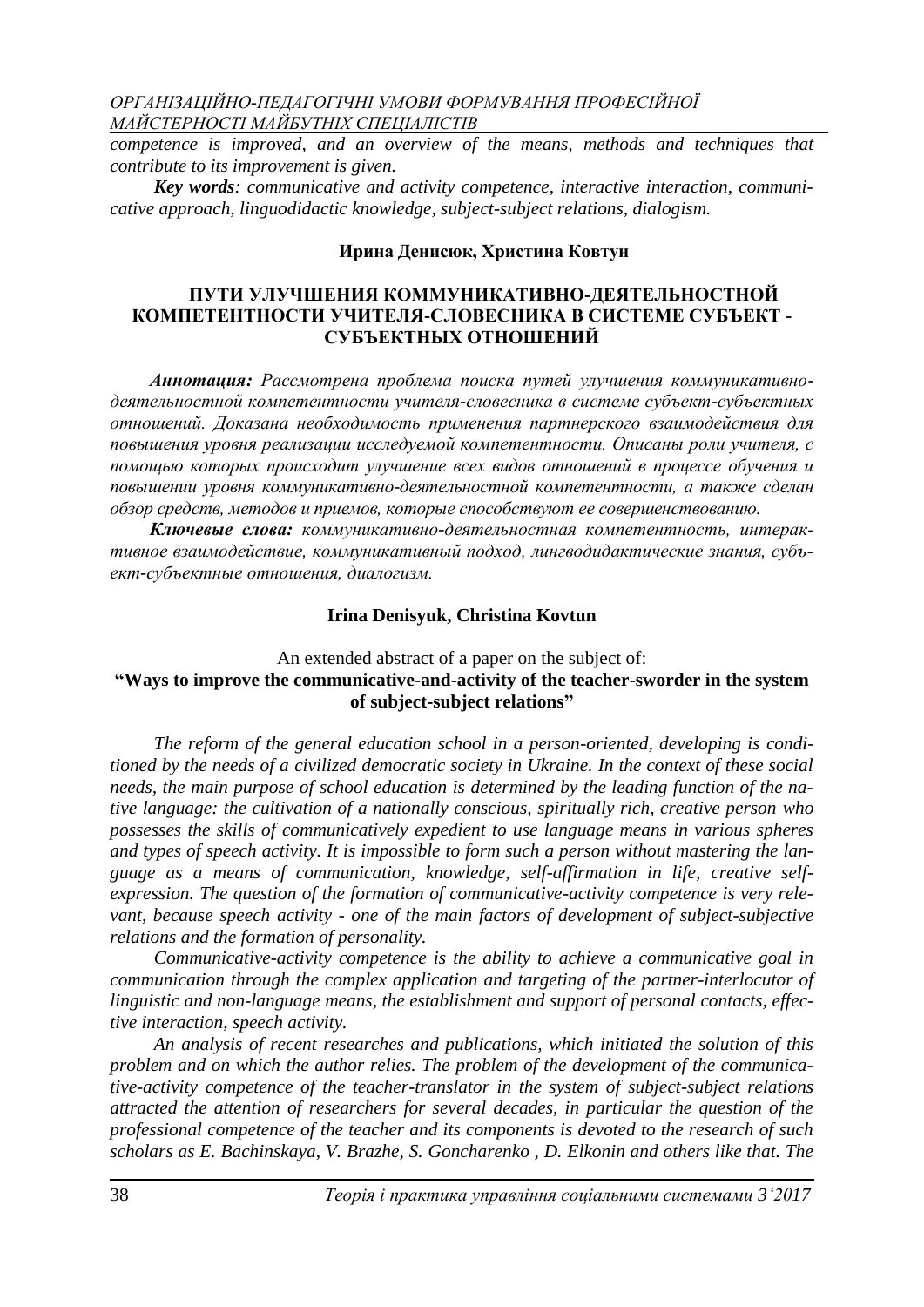*works of V. Anishchenko, I. Bekh, S. Goncharenko, I. Zyazyun, and A. Romanovsky became significant contribution to the professional training of the pedagogical staff of the new formation on the basis of the competence-oriented approach. Modern approaches to the problem of determining the professional competence of the teacher, the disclosure of the essence of its components are taken care of M. Yermolenko, I. Isaev, T. Leontiev, V. Meererikov and others. Effective formation of professional competence of educators today is especially relevant to society and successful development of the country. Methodologists N. Babich, I. Bilodid, L. Bulakhovsky, S. Yermolenko, M. Zhovtotbryukh, A. Koval, L. Matsko, V. Melnichayko, M., in Ukrainian linguodidactics addressed the problems of the culture of communication, devoted their scientific works to linguists. Pentilyuk, V. Rusanivsky, E. Chuck and others.*

*Selection of previously unsettled parts of the general problem, which is devoted to this article. The analysis of scientific works conducted by the authors of the study showed that scientists devote their work to a detailed analysis of the professional competence of a teacher, teacher, leader, student, etc. Speech, activity, communicative competence are introduced into the professional and analyzed only as its components. Scientists carry out detailed development of methods, forms and means of improvement, formation, increase of efficiency of the indicated competencies both in the professional, and separately. However, scientific developments devoted to the study of ways to improve the communicative and practical competence directly from a specialist, in particular a teacher-translator, are almost absent, and the question remains little investigated.*

*Formulating the goals of the article (statement of the task). The purpose of this scientific work involves finding out the content of communicative-activity competence and determining the ways to improve it, raising the level among teachers-speakers in the system of subject-subject relations.*

*In our opinion, the communicative-activity competence of the teacher-translator is the professional knowledge of the native language, its fluency, the sense of language, constant self-improvement in this area, the mastery of the teacher with all kinds of competences and the formation of speech competence in students. To do this, you must find adequate methods and techniques for the development of speech and teaching children in their mother tongue.*

*The linguistic interaction of the teacher and the students has the status of a communicative factor in the speech development of students. Therefore, the teacher should have the answers to the professional skills and skills of speech communication in the system of subjectsubject relations. For the effectiveness of the functioning of the subject-subject relations is the approximation of the educational process to the spontaneous practice of speech communication, teaching students specific speech ways to achieve communicative goals in life situations. In this connection, the organization of active linguistic practice in all spheres of pupils' activity is of special importance.*

*Common forms of interaction in the educational process of the school, namely: mutual tests, competitions, contests, discussions, do not always provide the necessary cohesion between pupils and teachers and only partially meet the requirements of a personally oriented approach to learning. As a result, a wide range of possibilities of interactive interaction is narrowed, when communication is mediated and is the subject of joint activity of the teacher and students. The teacher focuses on interaction with an individual student, rather than a student group, which blocks its use of developmental possibilities.*

*The qualities of the teacher, which ensure the effective organization of pedagogical communication and pedagogical interaction, serve as the foundation for the development of a specific qualities of a teacher, preparedness for interactive interaction with students, during which pedagogical communication and joint activity form a peculiar system. We believe that*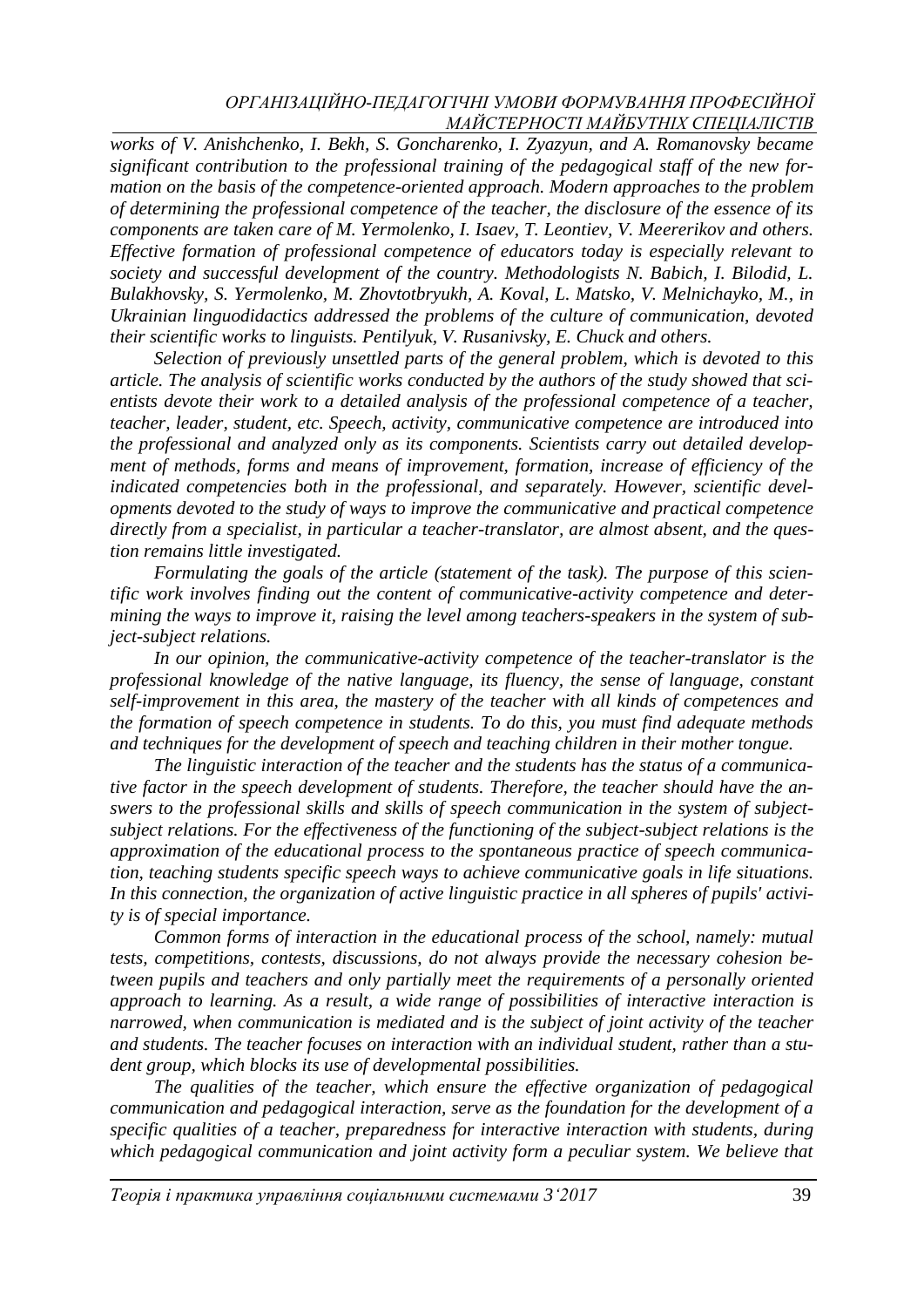*the teacher's motivation to interact with students plays a leading role in defining its focus on affiliate, subject-subjective interaction. It is represented as a joint activity of a teacher with students, students with each other, the content of which is educational and cognitive activity, and the goal - the formation of the personality of students.*

*The interactivity of the educational process is the embodiment of a personally oriented model, when the teacher strives to provide the child with a definite subjective role "on equal terms", refusing to manipulate. Thus, interactive interaction is, first of all, the dialogue training, in which the interaction of subjects of the educational process is carried out.*

*For effective interactive interaction, the student team should be considered as a holistic organism. The integration (integration) of students into a solid whole involves the teacher solving such tasks as creating a special microclimate in the group, ensuring its cohesion, coherence of its actions, overcoming unfavorable socio-psychological phenomena that destroy interaction (hostility, conflict, controversy, etc.). Also important is the teacher's ability to provide a benevolent interaction in situations of differences in views, during discussions.*

*Conclusions from this study and prospects for further exploration in this direction. Emphasizing the importance of increasing the efficiency of communicative-activity competence, the study considered it as part of a professional. This approach allowed us to focus on a detailed analysis of the core element of this competence - interactive interaction. Most of the components of communicative-activity competence is associated with this scientific concept. Interactive interaction affects the educational process, and with proper mastery of it and the personality of each participant in this process. The most promising ways of improving communicative-activity competence are the possession of the necessary special skills in the organization of communication with individual students and with student groups; the establishment of cooperation not only with students, ensuring progressive development processes in the interaction of the students themselves; Rallying entities to accomplish common tasks and ensure their successful completion; realization of substantive activity with the help of the individual creative potential of the teacher; independent statement and solution of significant problems. This will contribute to increasing the productivity of all subjects of the educational process of the school.*

*These aspects do not solve all the issues outlined in the study. Therefore, promising areas of work we consider the selection of methods, forms and methods of raising the level of communicative-activity competence, improving it from teachers-class leaders, the leadership of the school, etc.*

**Постановка проблеми в загальному вигляді** та її зв'язок із важливими науковими чи практичними завданнями. Реформування загальноосвітньої школи в особистісно-орієнтовану, розвивальну зумовлене потребами цивілізованого демократичного суспільства в Україні. У контексті цих суспільних потреб особливо значимою є основна мета шкільної освіти, яка визначається провідною функцією рідної мови: плекання національно свідомої, духовно багатої, творчої особистості, яка володіє вміннями комунікативно доцільно вживати мовні засоби у різних сферах і видах мовленнєвої діяльності. Сформувати таку людину неможливо без оволодіння мовою як засобом спілкування, пізнання, самоствердження в житті, творчого самовираження. Питання формування комунікативнодіяльнісної компетентності є досить актуальним, адже мовленнєва діяльність – один з основних чинників розвитку суб'єкт-суб'єктних відносин та становлення особистості.

Комунікативно-діяльнісна компетентність – це вміння досягати комунікативної мети у спілкуванні завдяки комплексному застосуванню і адресуванню партнеруспіврозмовнику мовних і немовних засобів, встановленню і підтримці особистісних ко-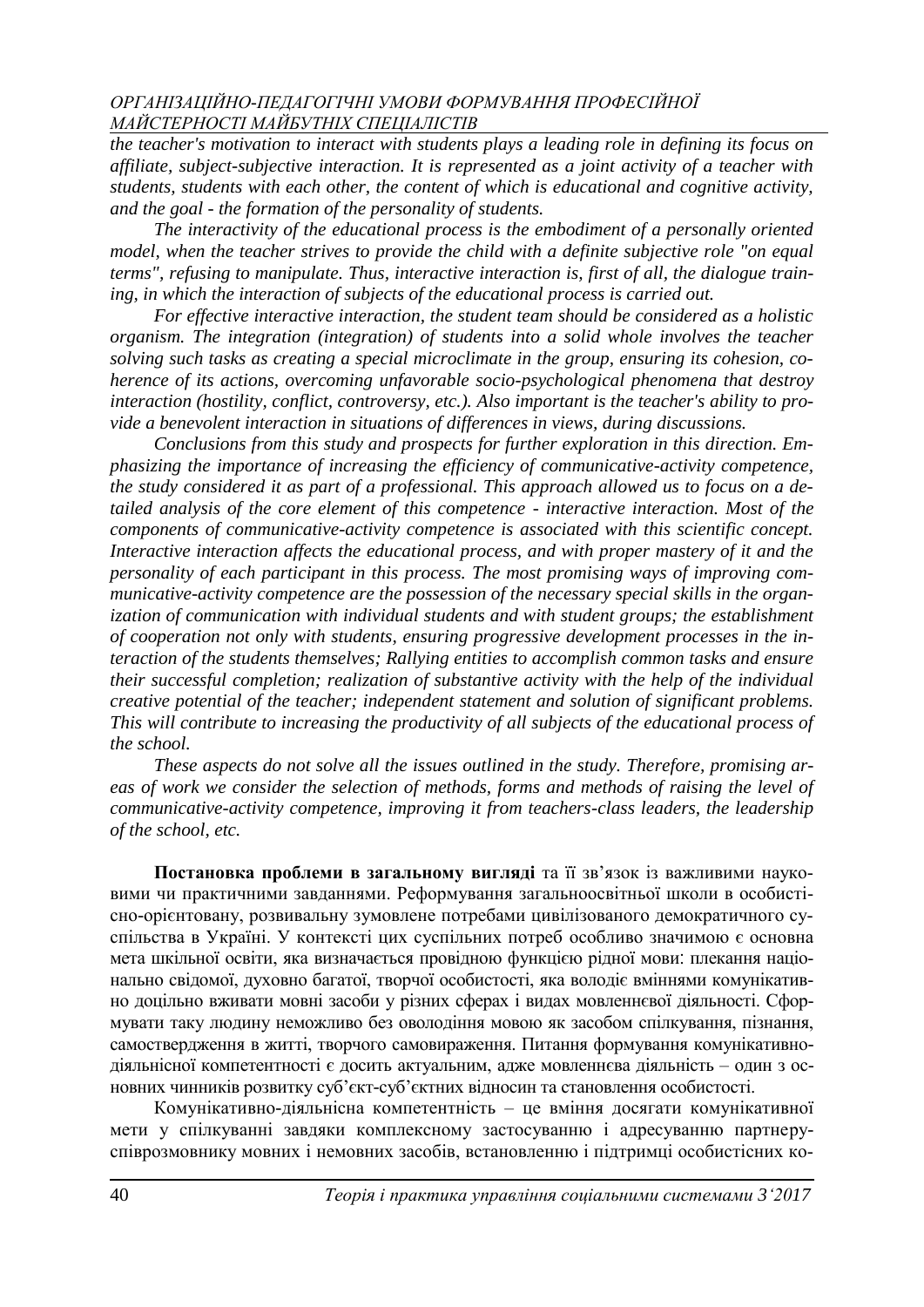нтактів, ефективній взаємодії, мовленнєвій діяльності; це інтегрована характеристика, яка втілює наслідок формування всіх видів комунікативної компетентності й забезпечує оптимальний рівень здійснення комунікативно-мовленнєвої діяльності [2, с. 183].

**Аналіз останніх досліджень і публікацій**, у яких започатковано розв'язання цієї проблеми і на які спирається автор. Проблема розвитку комунікативно-діяльнісної компетентності вчителя-словесника у системі суб'єкт-суб'єктних відносин привертала увагу дослідників протягом кількох десятиліть, зокрема питанню професійної компетентності педагога та її складових присвячені дослідження таких науковців: Є. Бачинської, В. Браже, С. Гончаренка, Д. Ельконіна тощо. Значним внеском у професійну підготовку педагогічних кадрів нової формації на засадах компетентнісноорієнтованого підходу стали праці В. Анищенка, І. Беха, С. Гончаренка, І. Зязюна, О. Романовського. Сучасними підходами до проблеми визначення професійної компетентності педагога, розкриття сутності складових її компонентів опікуються М. Єрмоленко, І. Ісаєв, Т. Леонтьєва, В. Міжеріков та інші. Ефективне формування професійної компетентності педагогів є на сьогодні особливо актуальним для суспільства та успішного розвитку країни. В українській лінгводидактиці проблемам культури спілкування, присвятили свої наукові праці вчені-мовознавці, методисти Н. Бабич, І. Білодід, Л. Булаховський, С. Єрмоленко, М. Жовтобрюх, А. Коваль, Л. Мацько, В. Мельничайко, М. Пентилюк, В. Русанівський, Є. Чак та ін.

**Виділення не вирішених раніше частин загальної проблеми**, котрим присвячується дана стаття. Аналіз наукових праць, проведений авторами дослідження, показав, що науковці присвячують свої роботи детальному аналізу професійної компетентності педагога, вчителя, керівника, учня тощо. Мовленнєва, діяльнісна, комунікативна компетентності вводяться до складу професійної і аналізуються лише як її складові. Науковцями здійснюється докладна розробка методів, форм та засобів покращення, формування, підвищення ефективності зазначених компетентностей як у складі професійної, так і окремо. Проте наукові розробки, присвячені дослідженню шляхів вдосконалення безпосередньо комунікативно-діяльнісної компетентності у фахівця, зокрема вчителясловесника, майже відсутні, а саме питання залишається малодослідженим.

**Формулювання цілей статті** (постановка завдання). Мета даної наукової роботи передбачає з'ясування змісту комунікативно-діяльнісної компетентності та визначення шляхів її вдосконалення, підвищення рівня серед вчителів-словесників у системі суб'єкт-суб'єктних відносин.

**Виклад основного матеріалу дослідження** з повним обґрунтуванням отриманих наукових результатів. Для того, щоб з'ясувати змістовне наповнення досліджуваної компетентності, необхідно зробити аналіз структурних компонентів. Аналіз науковопедагогічної літератури дозволив нам виокремити лексичну, фонетичну, граматичну, діамонологічну та комунікативну компетенції (компоненти). Лексична компетенція ґрунтується на словниковій роботі з дітьми, фонетична – формується у процесі роботи з виховання звукової культури мовлення, граматична – охоплює формування граматичної правильності мовлення у практичній діяльності, діамонологічна в основі своїй передбачає розвиток діалогічного і монологічного мовлення, комунікативна – спрямована на розвиток мовленнєвого спілкування, мовленнєвого етикету та етичних норм спілкування. На нашу думку, комунікативно-діяльнісна компетентність вчителя-словесника – це професійні знання рідної мови, вільне володіння нею, чуття мови, постійне самовдосконалення в цій галузі, оволодіння педагогом усіма видами компетенцій та формування мовленнєвої компетенції в учнів. Для цього слід дібрати адекватні методи та прийоми розвитку мовлення та навчання дітей рідній мові. Воно має будуватися на усвідом-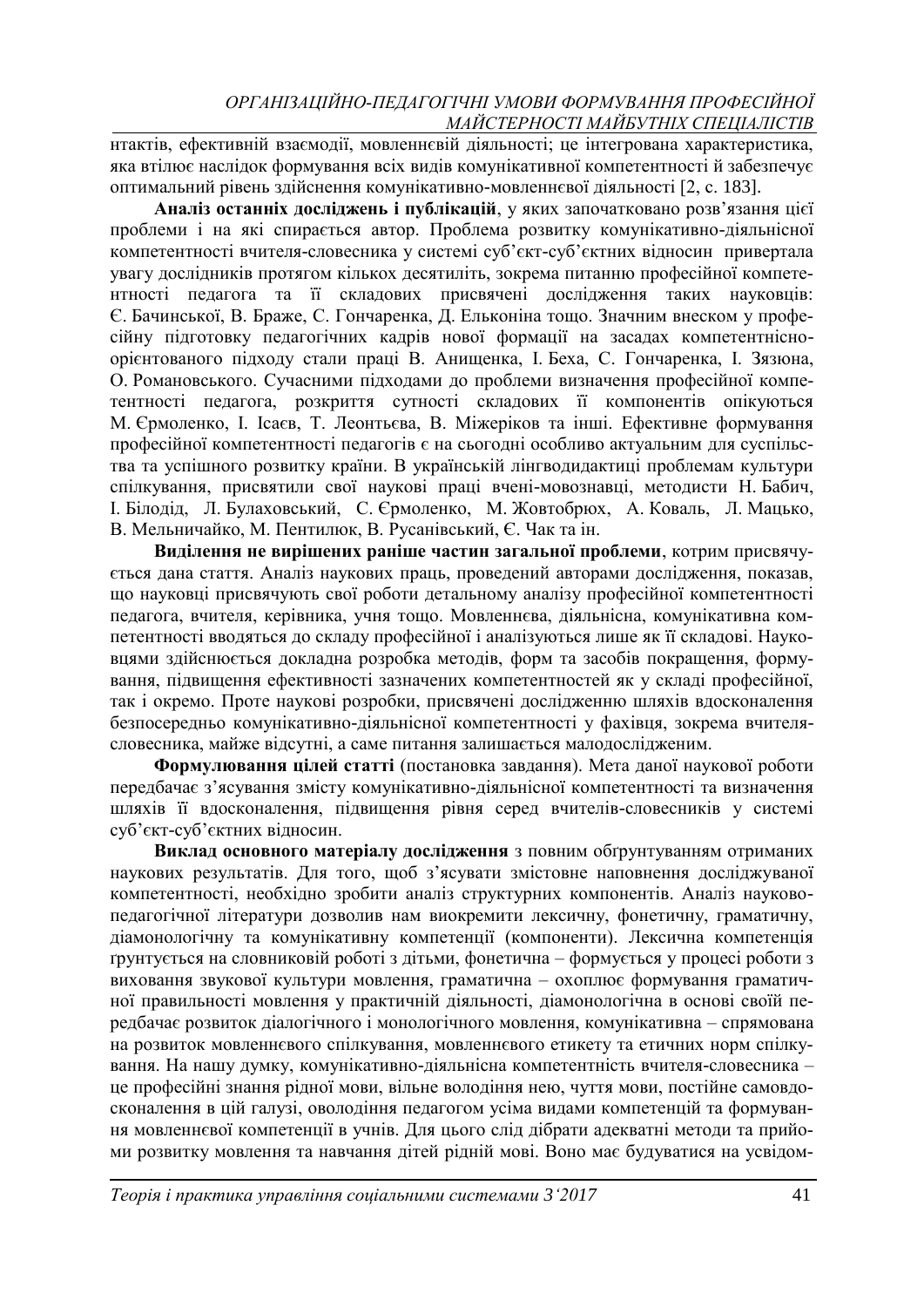ленні суб'єктами навчання мови як особливої дійсності, збагаченні їхнього словника словами, які визначають абстрактні поняття, властивості, якості, ознаки й взаємозв'язки між предметами, реченнями різної конструкції (Г. Ляміна, В. Ядешко ), формуванні в них аналітико-критичного ставлення до мовлення. Важливим засобом навчання дітей рідній мові є мовлення педагога. Професійна комунікація вчителя повинна відповідати вимогам культури мовлення. Це важливий показник рівня його інтелігентності та освіченості. Таким чином, враховуючи результати аналізу, можна зробити висновок, що формування комунікативно-діяльнісної компетентності майбутнього вчителя залежить від організації навчально-виховного процесу .

Мовленнєва взаємодія вчителя з учнями має статус комунікативного чинника мовленнєвого розвитку учнів. Тому педагогові слід володіти відповідними професійними вміннями і навичками мовленнєвого спілкування у системі суб'єкт-суб'єктних відносин. Для ефективності функціонування суб'єкт-суб'єктних відносин є наближення навчального процесу до спонтанної практики мовленнєвого спілкування, навчання учнів конкретних мовленнєвих способів досягнення комунікативних цілей у життєвих ситуаціях. У зв'язку з цим особливого значення набуває організація активної мовленнєвої практики в усіх сферах життєдіяльності учнів [4, с. 6].

Вимоги до професійної діяльності та особистості вчителя зумовлені соціальними пріоритетами та ідеалами, що зазнають трансформацій разом з розвитком суспільства.

Сучасний розвиток науки і техніки, інноваційні процеси, що стосуються всіх сфер життєдіяльності та соціальна практика вимагають від вчителя широкої обізнаності, знань, власної ініціативи, активності, здатності до прийняття повсякденних творчих рішень, та виявлення шляхів ефективного вирішення задач на основі власного творчого підходу. Реалізувати себе в сучасному світі спроможен той вчитель, який не тільки добре знає теоретичні основи наук, але й здатен бути успішним в умовах жорсткої конкуренції. Бути успішним професіоналом сьогодні – значить бути стратегом власної діяльності, вміти орієнтуватися в усіх сферах життєдіяльності, використовувати увесь свій потенціал.

Для реалізації професійних завдань вчителеві потрібні спеціальні знання і вміння щодо стратегії й тактики спілкування з учнями, використання відповідних віку форм спілкування та діалогу як виду комунікативної діяльності. Інтеграція психологопедагогічних та лінгводидактичних знань щодо розвитку мовленнєвого спілкування, організації професійної мовленнєвої взаємодії, комунікативного тренінгу визначає підготовку до педагогічної взаємодії, спрямованої на комунікативний розвиток учнів, що є складовою професійної компетентності.

Ефективність сучасної освіти безпосередньо залежить від утілення в ній демократичних засад, цінностей партнерства та співпраці між педагогом і учнями. Великого значення при цьому набуває науково-інформаційний чинник – наявність у педагога знань, необхідних для управління процесом формування та цілеспрямованого регулювання своїх стосунків з учнями [3, с. 3]. Середовище, сповнене повагою, довірою та любов'ю, позитивно впливає на весь психічний розвиток особистості, особливо на формування її моральності, стимулює активність, творчий саморозвиток, налаштовує на позитивне розв'язання життєвих проблем. Все це зумовлює значний інтерес до проблеми спілкування, міжособистісних стосунків та взаємодії. Проблема ефективної взаємодії вчителя та учня потребує пошуку нових психолого-педагогічних закономірностей та технологій навчання. Учитель є для учнів джерелом корисної інформації, зразком, прикладом, який протягом своєї діяльності наочно демонструє засвоєння моделей поведінки, є уособленням норм та цінностей суспільства, і в цьому сенсі тією чи іншою мірою визначає розвиток особистості учня. В основу більшості інноваційних педагогічних те-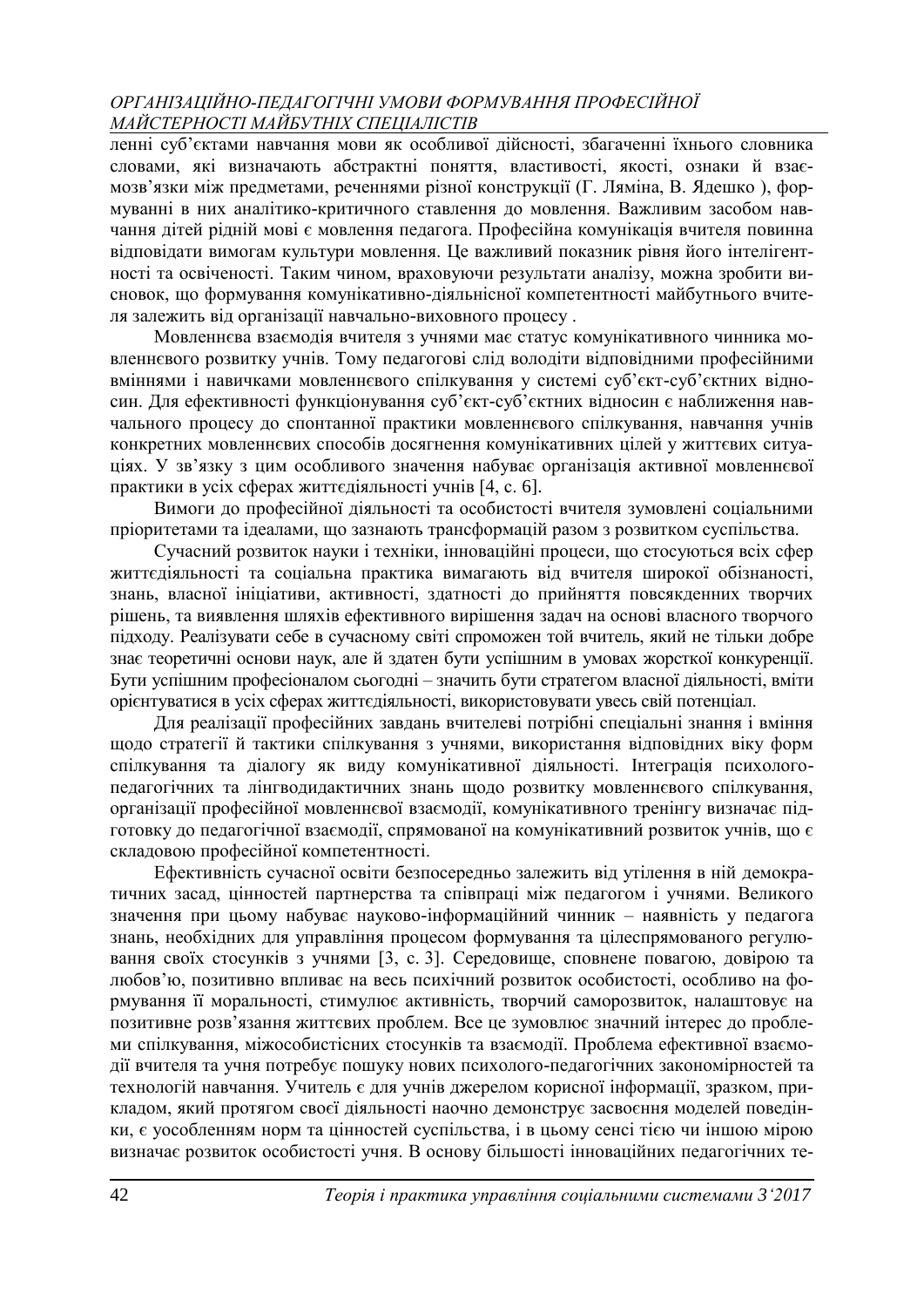хнологій покладено підвищення якості взаємодії вчителя з учнями у напрямку її більшої паритетності й духовності, дієвості й активності. Посеред інших видів виділяємо інтерактивну взаємодію в освітньому процесі, метою якої є об'єднання вчителя і учнів навколо виконання спільної діяльності, яка відзначається високим рівнем взаємопов'язаності її суб'єктів, інтенсивним обміном діями, мотивами, знаннями між ними. Аналіз педагогічної практики свідчить, що забезпечення інтерактивної взаємодії між самими учнями в освітньому процесі наштовхується на низку труднощів: відзначається фрагментарністю і не охоплює весь навчально-виховний процес. Фахівці включають у роботу з учнями лише окремі епізоди з насиченою інтерактивною діяльністю.

Поширені форми взаємодії в освітньому процесі школи, а саме: взаємоперевірки, змагання, конкурси, дискусії, - не завжди забезпечують потрібну згуртованість між учнями та вчителями і лише частково відповідають вимогам особистісно зорієнтованого підходу до навчання. Як наслідок, звужується широкий спектр можливостей інтерактивної взаємодії, коли спілкування опосередковане і є предметом спільної діяльності вчителя і учнів. Педагог зосереджує увагу на взаємодії з окремим учнем, а не учнівським колективом, що блокує її використання розвивальних можливостей.

Особа вчителя, його здатність бути організатором і учасником інтерактивної взаємодії із суб'єктами навчання виступає головною запорукою повного розкриття можливостей відповідних форм роботи.

У реальній же практиці навчально-виховного процесу вчитель знаходиться у складній системі взаємодій, зумовлених переплетіннями спілкування за лініями «вчитель-учень», «вчитель-учні», «учень-учні», «учні-учні». Зрештою успіх педагогічної діяльності не може будуватися лише на психологічно обґрунтованому спілкуванні вчителя з окремими учнями, а породжується гармонізацією всіх зазначених ліній педагогічної взаємодії. Вміння налагодити спілкування з окремими учнями не забезпечують ефективного спілкування з класом як з єдиним цілісним організмом. Найбільшою мірою цьому сприяє інтерактивна взаємодія, що суттєво змінює життя всього класу, а тому потребує підготовки, як самого вчителя, так і учнів. Така взаємодія є однією з провідних складових комунікативно-діяльнісної компетентності, рівень розвитку якої значно впливає як на досліджуване поняття, так і на професійний рівень вчителя в цілому.

Підводячи підсумок, виокремимо, на нашу думку, найбільш ефективні напрямки, що забезпечать підвищення рівня досліджуваної компетентності.

Шляхами покращення комунікативно-діяльнісної компетентності вчителя вважаємо:

- володіння необхідними спеціальними вміннями щодо організації спілкування з окремими учнями і з учнівськими групами;.

- налагодження співпраці не просто з учнями, забезпечення прогресивних розвивальних процесів у взаємодії самих учнів між собою;

- згуртування суб'єктів на виконання спільних завдань та забезпечення успішного їх завершення;

- здійснення предметної діяльності за допомогою індивідуального творчого потенціалу вчителя;

- самостійна постановка і вирішення значущих проблем.

Такі шляхи дають змогу моделювати за допомогою творчих завдань будь-яку діяльність, що ставить перед суб'єктом питання розуміння нової для нього інформації, що обумовлює підвищення навчальної успішності учнів [2, с. 5].

Впливи педагога будуть ефективними тоді, коли їх спрямувати унікальним чином на певного учня, його індивідуальність: кожний вихованець повинен відчути звертання саме до нього, а не до всіх разом.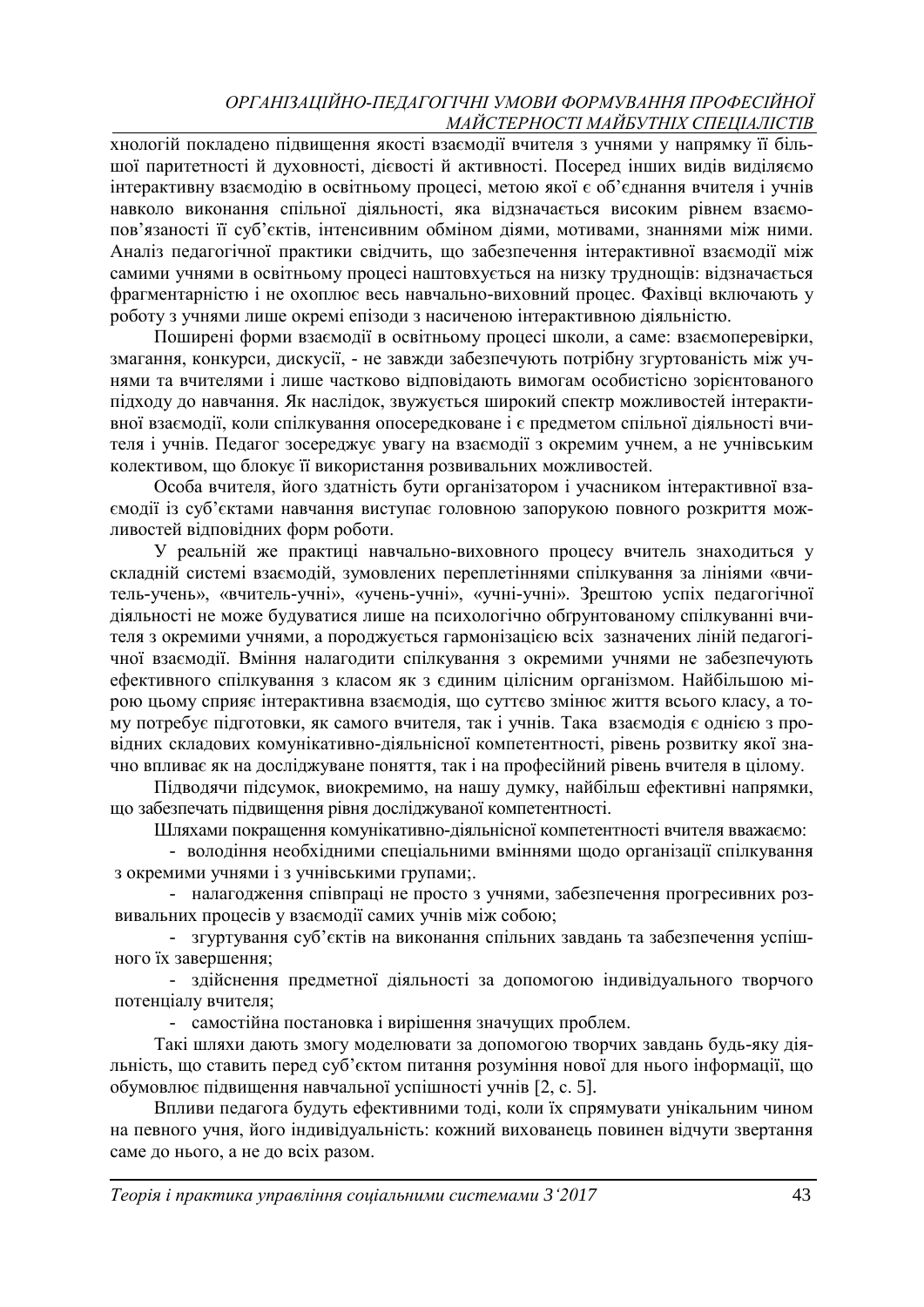Інтерактивність педагогічного процесу передбачає, що у навчанні повинні використовуватись процедури, які забезпечують формування пізнавальних ідей учнів на основі управління взаємодіями та взаєминами у системах учень-учень, учень-учні. Вона помітно оптимізує педагогічне спілкування, підвищує його ефективність. У ньому виникає духовний зв'язок вихователя з вихованцем, який передбачає здатність учителя до повного та об'єктивного прийняття кожного окремого школяра.

Головні якості особистості, які забезпечують безумовне й безоцінне прийняття партнера зі спілкування становлять блок своєрідного педагогічного проникнення щодо індивідуального внутрішнього світу учня.

Одним з провідних механізмів педагогічного проникнення та діалогізму є розвинуті у вчителя здатність до емпатії щодо вихованців та професійна рефлексія. За умови наявності цих явищ він уміє поставити себе на місце учнів, діє без поспіху щодо висловлення оцінок, без прагнення до проголошення безапеляційних «педагогічних» вердиктів, розпізнає інтереси й пробуджує мотивацію учнів, активно і творчо підходить до виконання будь-яких видів діяльності. Професійна рефлексія – це здатність бачити й розшифровувати педагогічні проблеми, а також вирішувати їх, спираючись на підтримку вихованців. Розуміти своїх вихованців педагог зможе значно краще, якщо буде прагнути зрозуміти самого себе, якщо зможе забезпечити цілісність своєї особистості шляхом внутрішньої роботи над собою, спрямованої на гармонізацію свого духовного світу.

Розвинуте почуття співпереживання, вміння проникнути, зрозуміти психологічний стан учня, його мотивацію дозволяє педагогові надавати школярам емоційну й психологічну підтримку, допомагати у вирішенні їх особистісних проблем, піклуватися про них. Успішна взаємодія із учнями передбачає здатність педагога розуміти особливості «Я-образу» кожного з них, розуміти причини застосування прийомів його «захисту». Довіра до педагога з боку учнів виникає за умови його щирості, відкритості у спілкуванні з ними, вміння виявити своє позитивне ставлення до них.

Якості вчителя, які забезпечують ефективну організацію педагогічного спілкування і педагогічної взаємодії виступають фундаментом для розвитку у педагога специфічних властивостей, підготовленості до інтерактивної взаємодії з учнями, у ході якої педагогічне спілкування та спільна діяльність утворюють своєрідну систему. Педагогічне спілкування виступає провідним засобом в інтерактивній взаємодії вчителя з учнями, особливо коли вчитель організовує таку взаємодію серед учнів, застосовуючи його у інших видах та формах педагогічного спілкування та діяльності.

Ми вважаємо, що мотивація вчителя до інтерактивної взаємодії з учнями виконує провідну роль, визначаючи його орієнтованість на партнерську, суб'єкт-су'бєктну взаємодію. Вона представляється як спільна діяльність вчителя з учнями, учнів між собою, змістом якої є навчально-пізнавальна діяльність, а метою – формування особистості учнів.

Одним із провідних чинників у налагодженні інтерактивної взаємодії вчителя з учнями є вибір ним співпраці як моделі та відмова від примушення. Інтерактивність навчально-виховного процесу є втіленням особистісно зорієнтованої моделі, коли вчитель прагне забезпечити дитині виразно суб'єктну роль «на рівних», відмовляючись від маніпулювання. Отже, інтерактивна взаємодія – це, насамперед, діалогове навчання, у ході якого здійснюється взаємодія суб'єктів навчального процесу.

Важливо звернути увагу на те, що вміння налагодити спілкування з окремими учнями не можуть цілком забезпечити ефективного спілкування з класом як єдиним цілісним організмом. Вчитель повинен вміти налагодити співпрацю не просто з учнями, а забезпечити прогресивні розвивальні процеси під час взаємодії самих учнів, вміти згуртувати їх на виконання спільних завдань та забезпечити їх успіх при цьому.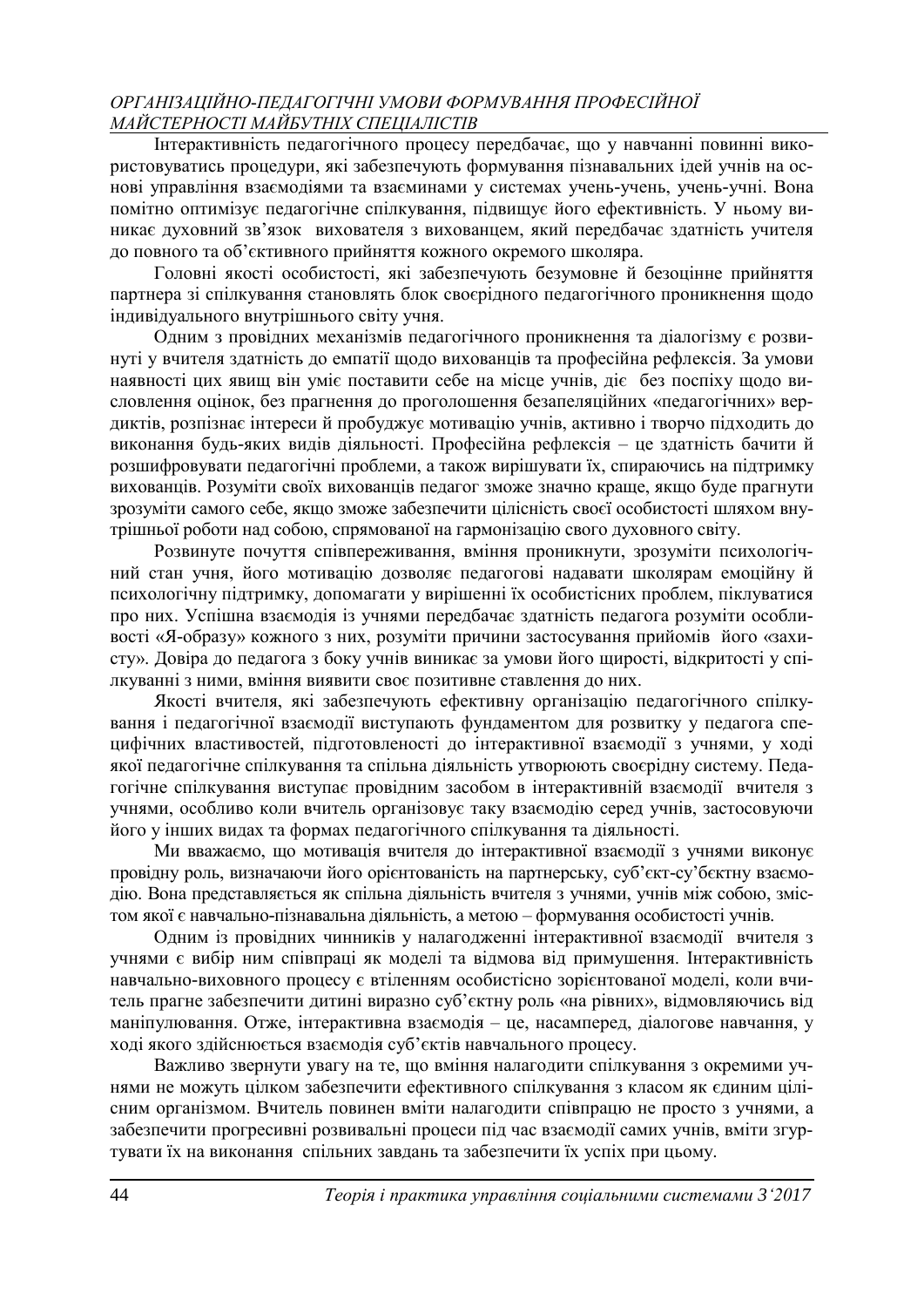У навчанні повинні використовуватись процедури, що забезпечують формування пізнавальних дій учнів на основі управління взаємодіями та взаєминами у системі суб'єкт-су'бєктної взаємодії. При цьому відбувається розширення функцій викладача, характерне для інтерактивного навчання, а саме: джерело інформації, роль лідера колективу, його член, носій авторитету та етично-професійних зразків, організатор психологічного клімату, керівник міжособистісних взаємин тощо.

Для ефективної інтерактивної взаємодії слід розглядати учнівський колектив як цілісний організм. Об'єднання (інтеграція) учнів у міцне ціле передбачає вирішення педагогом таких задач, як створення особливого мікроклімату в групі, забезпечення її згуртованості, взаємоузгодженості її дій, подолання несприятливих соціальнопсихологічних явищ, які руйнують взаємодію (ворожість, конфліктність, суперечки тощо). Важливим також є уміння вчителя забезпечити доброзичливу взаємодію в ситуаціях розбіжностей у поглядах, під час дискусій.

Вчитель повинен знайти спосіб заохотити дітей до спільної роботи, що насичена навчально-виховним змістом, поставити відповідне завдання, виконання якого вимагало б узгоджених дій всіх співучасників.

Роль учасника інтерактивної взаємодії відпрацьовується вчителем у процесі взаємин та взаємодії зі своїми колегами, які виступають своєрідним зразком для учнів та впливають на загальнопсихологічний клімат під час виконання завдань навчання і виховання.

**Висновки з даного дослідження** та перспективи подальших розвідок у даному напрямку. Наголошуючи на важливості підвищення ефективності комунікативнодіяльнісної компетентності, у дослідженні було розглянуто її як частину професійної. Такий підхід дозволив зосередитись на детальному аналізі основного елементу цієї компетентності – інтерактивній взаємодії. Більшість складових комунікативнодіяльнісної компетентності пов'язано з цим науковим поняттям. Інтерактивна взаємодія впливає на навчально-виховний процес, а при правильному оволодінні нею і на особистість кожного учасника цього процесу. Найбільш перспективними шляхами покращення комунікативно-діяльнісної компетентності є володіння необхідними спеціальними вміннями щодо організації спілкування з окремими учнями і з учнівськими групами; налагодження співпраці не просто з учнями, забезпечення прогресивних розвивальних процесів у взаємодії самих учнів між собою; згуртування суб'єктів на виконання спільних завдань та забезпечення успішного їх завершення; здійснення предметної діяльності за допомогою індивідуального творчого потенціалу вчителя; самостійна постановка і вирішення значущих проблем. Це сприятиме підвищенню продуктивності праці усіх суб'єктів навчально-виховного процесу школи.

Зазначені аспекти не вирішують всіх питань окресленої у дослідженні проблеми. Тому перспективними напрямами роботи вважаємо відбір методів, форм та прийомів підвищення рівня комунікативно-діяльнісної компетентності, вдосконалення її у вчителів-класних керівників, у керівного складу школи тощо.

#### **Список літератури:**

1. *Ковальчук З. Я.* Психологічний аналіз міжособистісної взаємодії вчителя із старшокласниками: Монографія / – Львів: Львівський державний університет внутрішніх справ, 2008. – 160с.

2. *Луценко І. О.* Дитина і дорослий: вчимося спілкуватись. Готуємося до мовленнєвого спілкування з дошкільниками. – Київ: Світич, 2013. – 208с.

3. *Флерковська О. В.* Школа самовдосконалення: «Повір у себе»: методичний посібник. – Чернівці: Видавничий дім «Букрек». 2014. – 104с.